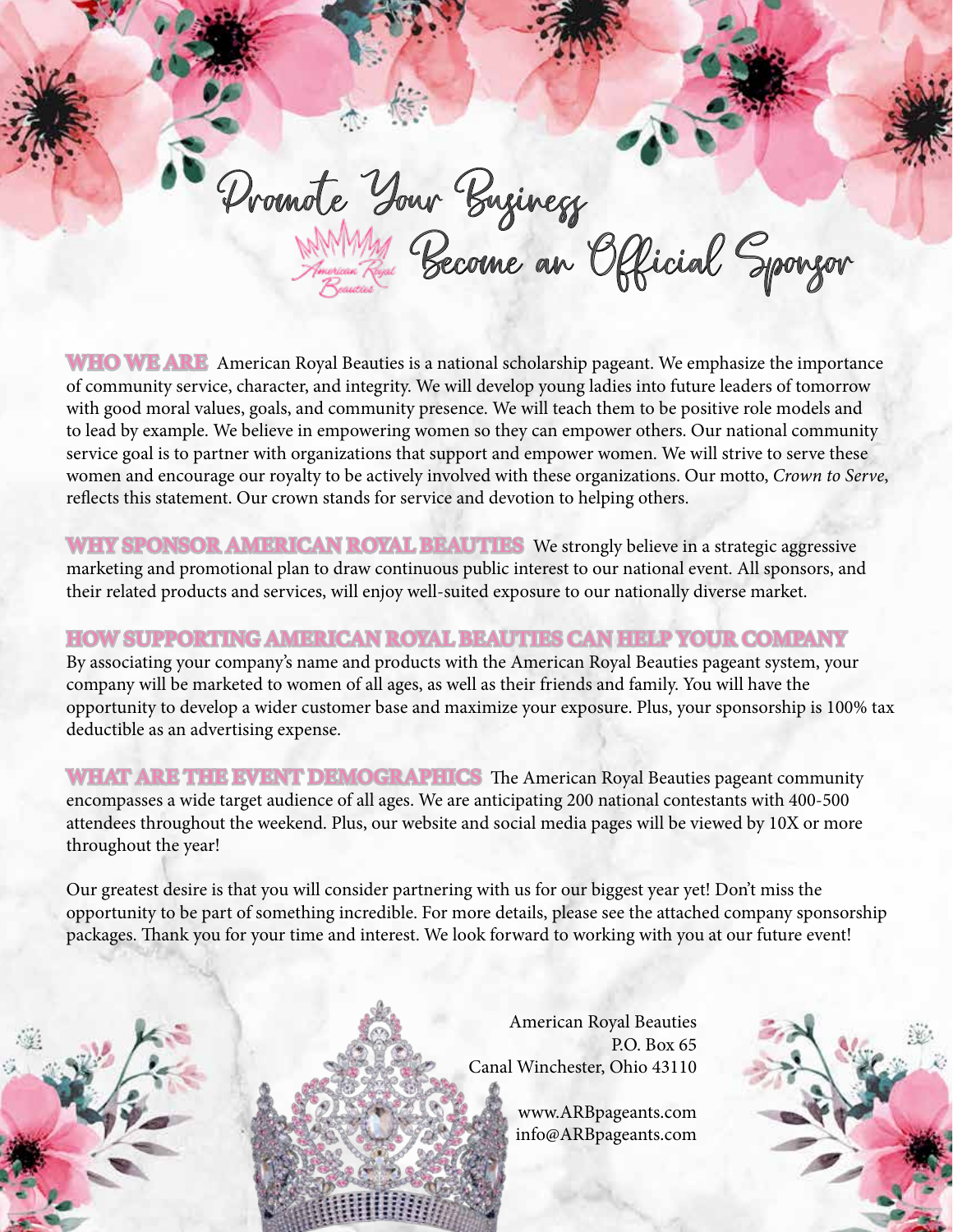2022 Sponsorship Opportunities American Royal Beauties National Event

#### **AMERICAN ROYAL BEAUTIES FRIEND - \$250**

- 1/8 page ad in the official program book.
- Year-long banner ad on our website with link.
- Opportunity to distribute literature to contestants and attendees.
- Announced on social media (Facebook and Instagram).

### **AMERICAN ROYAL BEAUTIES BRONZE SPONSOR - \$500**

- **• Includes benefits of Friend Package.**
- Upgrade to 1/4 page ad in the official program book.
- Sponsor spotlight in our offiicial delegate newsletter.

### **AMERICAN ROYAL BEAUTIES SILVER SPONSOR - \$750**

- **• Includes benefits of Bronze Package.**
- Upgrade to 1/2 page ad in the official program book.
- Vendor table at the national venue.
- Recognition from the stage during the national pageant.

# **AMERICAN ROYAL BEAUTIES GOLD SPONSOR - \$1000**

- **• Includes benefits of Silver Package.**
- Upgrade to full page ad in the official program book.
- Two VIP tickets to the finale.

# **AMERICAN ROYAL BEAUTIES PLATINUM SPONSOR - \$2500**

- **• Includes benefits of Gold Package.**
- Upgrade to two full ad pages (one in program book, one in model magazine).
- Four VIP tickets to the finale.